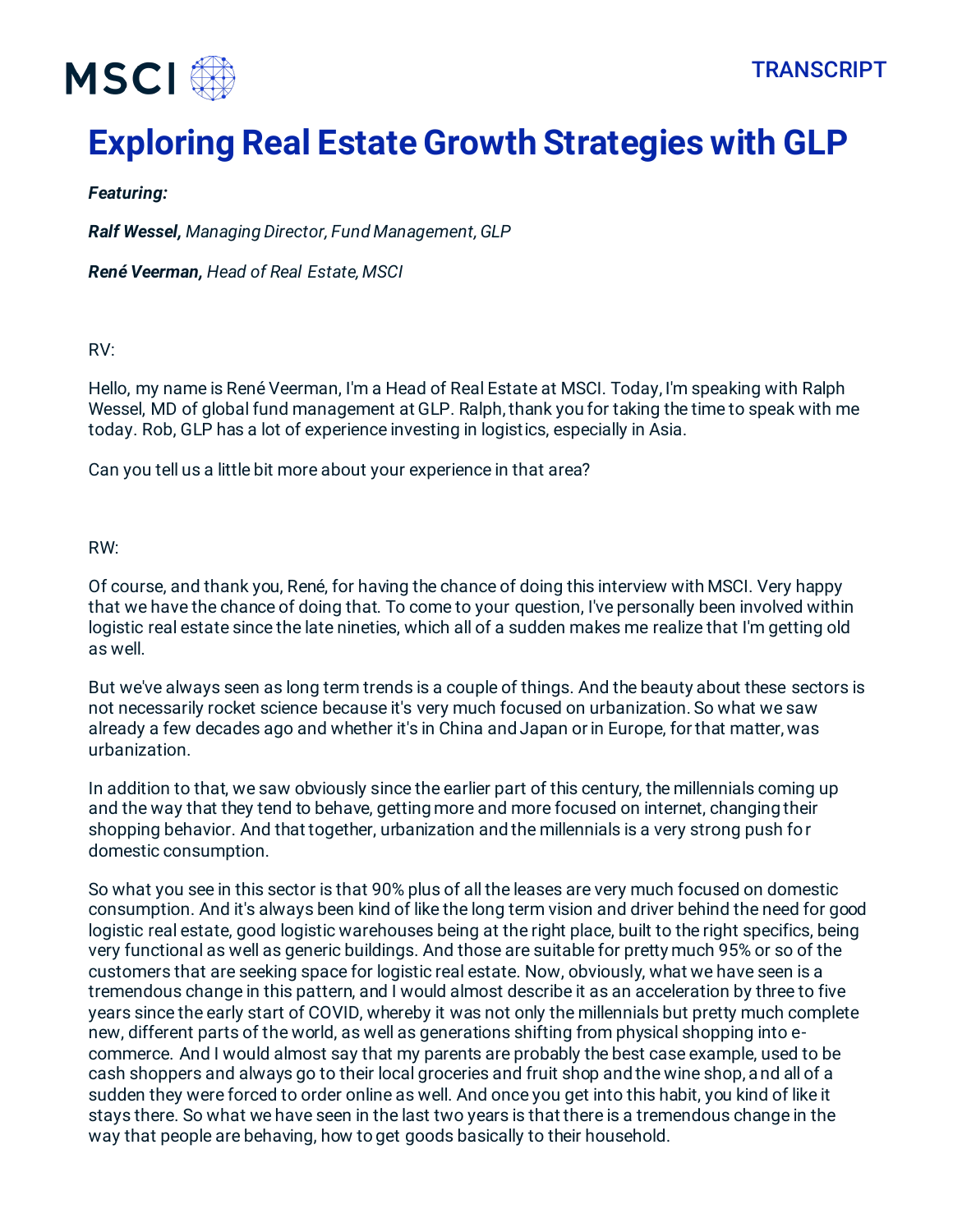



Now what that does is a few things. It's accelerated as I said, the whole e-commerce phenomenon by three to five years is a rough guesstimate, but what it also did, it highlighted supply chain issues, and even almost overnight, all those operators needed to be much closer to the consumers and the customers, as well as they were looking at inventory in a different way. I mean, I think we've all experienced in the last two years when you want to buy something that all of a sudden wasn't there.

So that's clearly highlighting what's going on, and that phenomenon is still in place. And it's needless to say that that's a massive propeller behind our sector. So what we've seen is a lot of changes from traditionally always being focused on the urban areas where people live, daily consumption, daily goods, millennials fast-tracked almost to e-commerce and a different kind of solution for supply chain issues that have clearly come to the surface.

### RV:

And you've described a few themes that I guess are global or universal. Now you've invested in some specific markets like Brazil, China, Japan, which no doubt have somewhat more unique drivers. Are any of the drivers or themes that are different in those markets that might surprise you?

#### RW:

Yes, and no is the cryptic answer, and we can probably spend the next 30 minutes to an hour if we go country by country. But like you mentioned yourself as well, a lot of the fundamental principles behind owning logistics real estate are global, and it's all driven by the shortage of supply, the lack of good infrastructure to get the goods from A to B, basically. And that's no different in all the markets that we operate. So if you really look where we are, are big markets for GLP today are Japan, China and Europe. And obviously we have investments in Brazil, Vietnam and India.

And all those countries, I would say, are highly dense populated. And within those countries, if you start looking where we exactly have all the locations, they're in the large cities. So our strategy is very much focused in Japan, on Tokyo and Osaka.

In Brazil, Sao Paulo and to lesser extent, Rio and then in China, there's probably 40 plus cities whereby the smallest still would have a population of 3 million people, which by default is a large city in the European context.

So what surprises me is not that much. What I found interesting is how fast China, as well as other Asian countries, are catching up with the rest of the world. So the velocity where things are going, in which direction is something that surprises me and again highlights some of that urgent need to get really good logistic warehouse supply being developed and managed accordingly in those markets. The other thing that I would say that surprises me is occupancy, albeit with everything that I just said where the fundamentals are strong. But even a country like Brazil, which historically always had its issue and a lot of volatility, our occupancy always remains in the high nineties.

I mean, if you look in Japan, our occupancy was always in 99% plus. And even after the GFC in 2008, we were like 98% leased and the rents came down by less than a percent. So that stability and how robust the sector actually reacts to quite global fundamental impacts events is something that from time to time has surprised me. But by doing this now for 20 years, it's kind of like that surprise has gone away.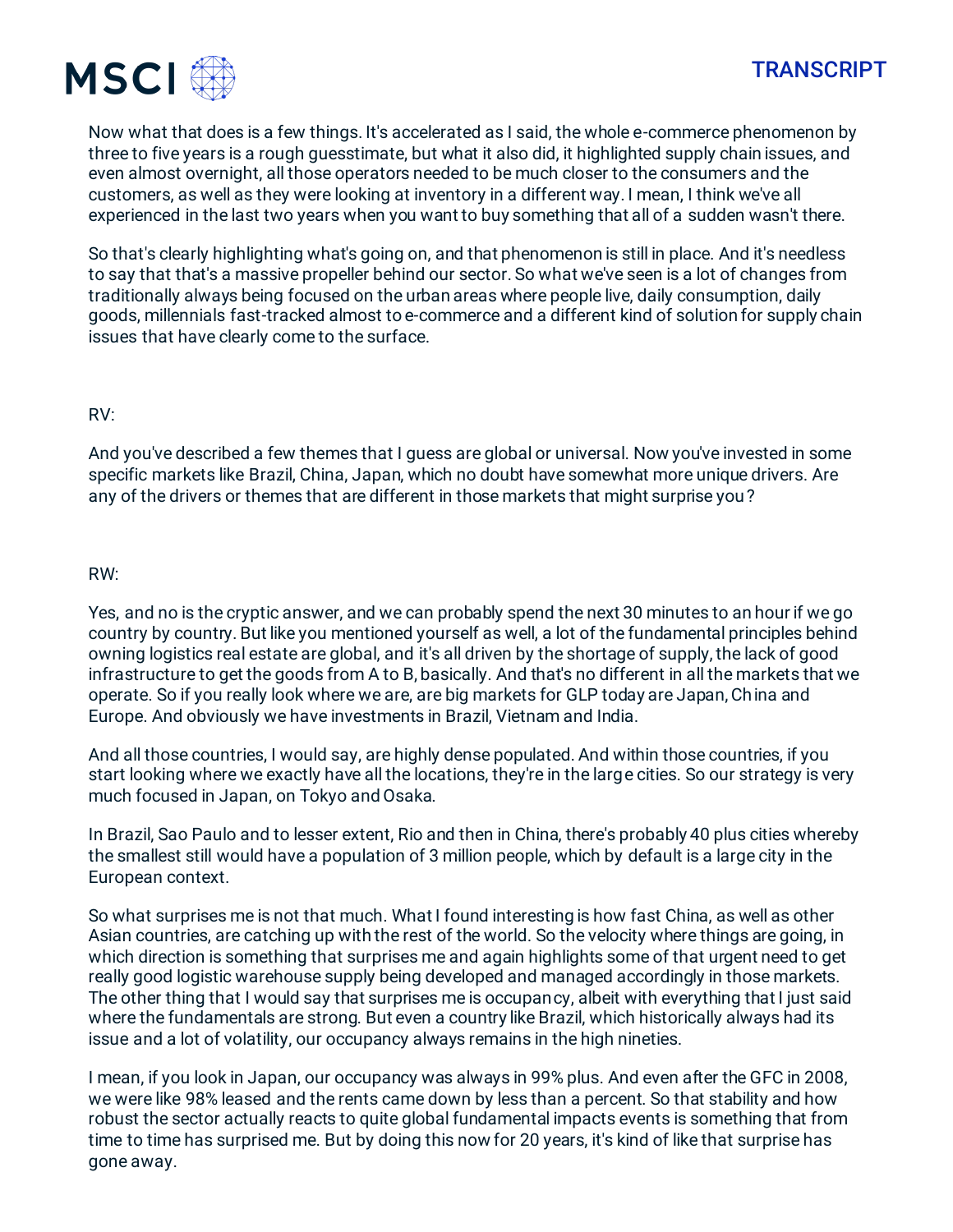

RV:

And then you mentioned Europe already and GLP's investing, expanding in Europe. Now the global themes are clear, more sort of online shopping, etc. Why Europe now?

RW:

Well, first of all, Europe is a very big growth market for us. If you go back to the history of the company, GLP was founded essentially as a spinoff of one of our competitors, one of the largest logistic owners, as well, as a true Asian company back in early 2009.

But obviously, the team was already involved and had a lot of experience in managing this business on a global basis. So Europe was always one of those markets that we would like to go back. Why Europe now, because Europe is fundamentally under-supplied as well.

And Europe obviously has a lot of dense areas where the need for space, domestic consumption, millennials, urban areas, people shifting from physical shopping to online shopping, those parameters are all being fulfilled. If you go deeper then, we see that there's still very good, attractive development opportunities.

So when we started looking at Europe again, which was about 2015, we quite quickly came to the conclusion, if and when we would do Europe, you have to do it on a pan-European basis. You need to roll out a strategy which essentially starts with the four biggest markets being the UK, Germany, France and Poland.

And from there onwards, add the countries where you can still make a difference and where there's still substantial growth potential and those countries would be Spain, Italy, obviously Belgium, Holland being a very central location within Europe, as well as some of the other CE markets like Slovakia and Czech Republic.

And through our journey in Europe, which started by closing our Gately acquisition in 2017, we have now established ourselves in twelve countries in a matter of four years and created a 12 billion AUM business. So I think it's fair to say that the vision about there's still a lot of potential and there's still space, meaningful space for an operator, an investor as ourselves, was the right one. And I can see that the business has still got a lot of room to continue to grow in the near-term future.

RV:

As you grow into different areas with their own idiosyncrasies, what is the role that data analytics play in your capital raising and your due diligence process? And how does it differ by region or country?

RW:

To answer your first question it's absolutely super important because the more data we can gather and the better the investment decision can be taken. Besides that, it's not only about the investment decision, it's also managing the asset and assets on a going forward basis.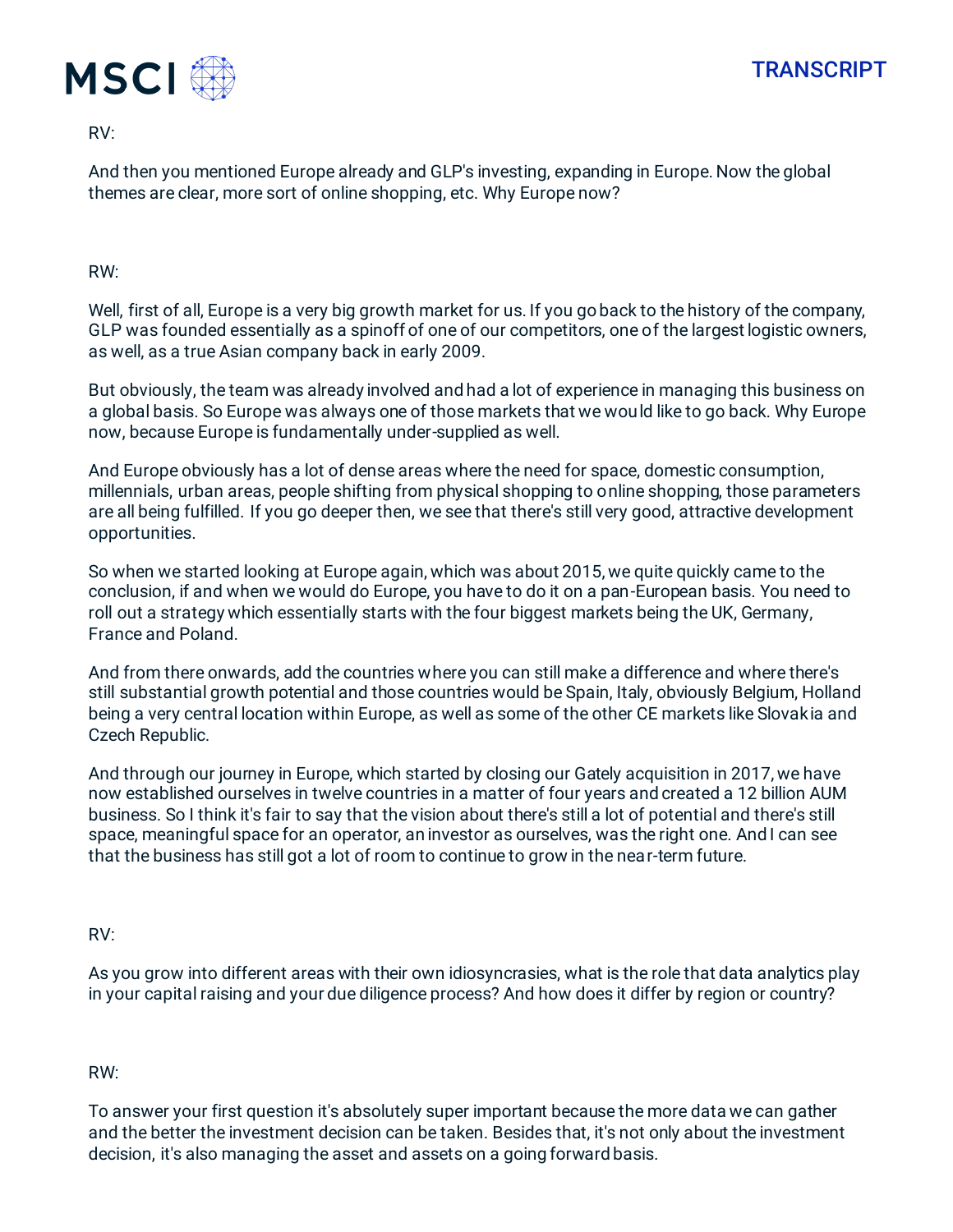



You constantly want to cross compare performance against data and see where things are shaking out, so it's a no-brainer that data is increasingly important. And also part of the reason that we're a very keen supporter of MSCI, and we think that industry are crucially important for benchmarking funds and creating transparency.

Now, how do I see that on a global basis? There's a tremendous opportunity in particularly Asia. I mean, it's probably fair to say that the U.S. has got a very large pool of data, it's easier to benchmark, it's easier to get access to data.

It's easier to track your own performance today to data. In Asia, I think it's still early days, which is just a reflection of the sector. If you also look at the sector, the sector has only been very strong and upcoming, probably in the last 20 years or so.

Whereby logistic real estate and warehousing has been far more present in the US and Europe for a much longer time. So it's a matter about catching up. That's the first comment that I would make. The other thing that I would make is that I don't want to necessarily speak on an Asia level because you need to go country by country as well. And that's another point where you probably start, where the rubber hits the road. I mean, it's easier to get your arms around Japan and Australia and China's actually big market. Collecting all the data to the right sized pool is something which I see as challenge, and at the same time, the prospect but no matter what, it's crucially important for us, I think for any owner, for any investment manager, for any landlord to have a really good set of data and data points to constantly cross compare yourself, what you're doing and how you're doing it, and that helps, obviously to take the best informed decisions going forward.

## RV:

We've spoken about data and benchmarks and analytics, in terms of technology. GLP also selectively invest in prop tech companies. What role did they play in your strategy?

#### RW:

It's a very good question, and that's another set I would almost say in a different part of data because when I answered the question 'how important is data for your business?', that was more focused on industry and benchmarking, rental growth numbers and rent levels, capturing those kind of things, but is obviously all kinds of different data. And one is, of course, ESG, which increasingly and in a very accelerated way becomes more and more important collecting data from your buildings for ESG purposes. And then it's obviously getting access to data to really understand what's happening in the logistic world and the operational system, how our customers behave and what's going on.

And Mingma, who's our CEO and co-founder of the company, already had a very outspoken view on this, that years ago, we should be able to if you are to the largest, one of the largest owners of logistic warehousing that you need to know exactly what's going on around you.

And that fits into the ecosystem. And the way that we've been positioning GLP in that is that we've created private equity funds in which we took investments in companies that in some shape or form, provide a connection to logistic, logistics real estate, data centers and put the two together, the logistic real estate portfolio, as well as actually data centers, and then the private equity business. And all of a sudden, you create an ecosystem and you have a lot of intelligence and information, which we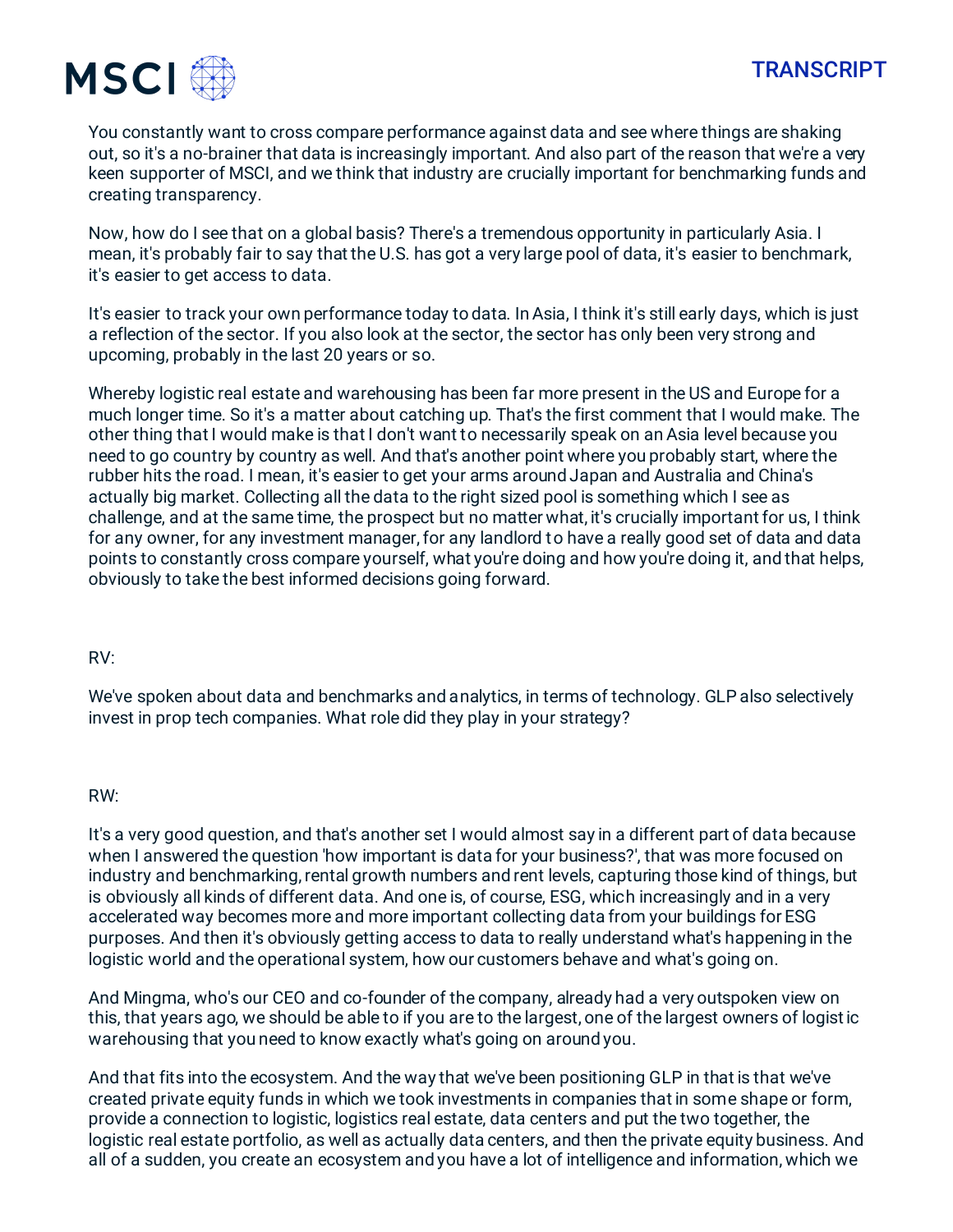

believe is exceptionally helpful as a landlord and investment manager again. Case in point, through our private equity business, we have 2 billion portfolio or so which compromise, which comprises of it, 100 investments in different companies, which collects all kinds of data. So we have investments in companies that do the smart gates. When trucks come to the park instead of all the manual, it reads the license plates and the barriers go open.

Then they're already being informed which doctor to go to, where the warehouse is already ready to offload and upload the trucks. So the handling times through that process by having these investments is reduced significantly. Now on top of that, what it does for us, we can track and monitor how many truck movements there are to specific tenants, and that data on its own tells us a lot, how important a location to a certain tenant will be. So again, put everything together, you're getting a much more in-depth understanding about your real estate as an investment for really understanding what's going on under the surface, with all the operations. And investing in tech, technologies, PropTech just helps us tremendously and helps us to collect all that data, store that data and use that data to our benefit.

## RV:

Our conversation about investing in real estate or investing in general wouldn't be complete without discussing the impact of climate on investing. How do you keep yourself to measure and manage the impact of potential climate change on your investments?

#### RW:

I would say, like pretty much any player, institutional player in real estate at the moment, we are fast tracking our ESG program. I think that the sense of urgency that the world needs to change in that aspect and climate is a serious and a threatening issue.

Like, like most of us in the industry, we have fast tracked our programs. So in terms of looking at new investments, looking at new buildings, we have committed to begin with in a very significant and intense screening process to make the right decisions.

And all the buildings that rebuilding are at least certified, obviously to different levels, depending on location, country and standards. But every building has kind of like the strict requirement that it needs to be built to the highest standards and it needs to be certified.

That's where we are today. What's happening behind the scenes is again, in an accelerated way, getting ourselves set up in such a way that we can measure all kinds of data and KPIs coming out of the buildings and through that, ultimately, it needs to roll into a CO2 neutral statement of the of the company and of the business. And I think we're getting close, definitely closer. And it's just a matter of a certain time months or whether it's a little bit more than a year that we can make those statements.

But I truly believe that every company, big company in the world has its moral duty to really rethink how you do it and come up with those statements because I guess a world without carbon neutrality, is that the right words probably need to edit this, sorry - it's tough to imagine. I mean, it's a duty for all of us.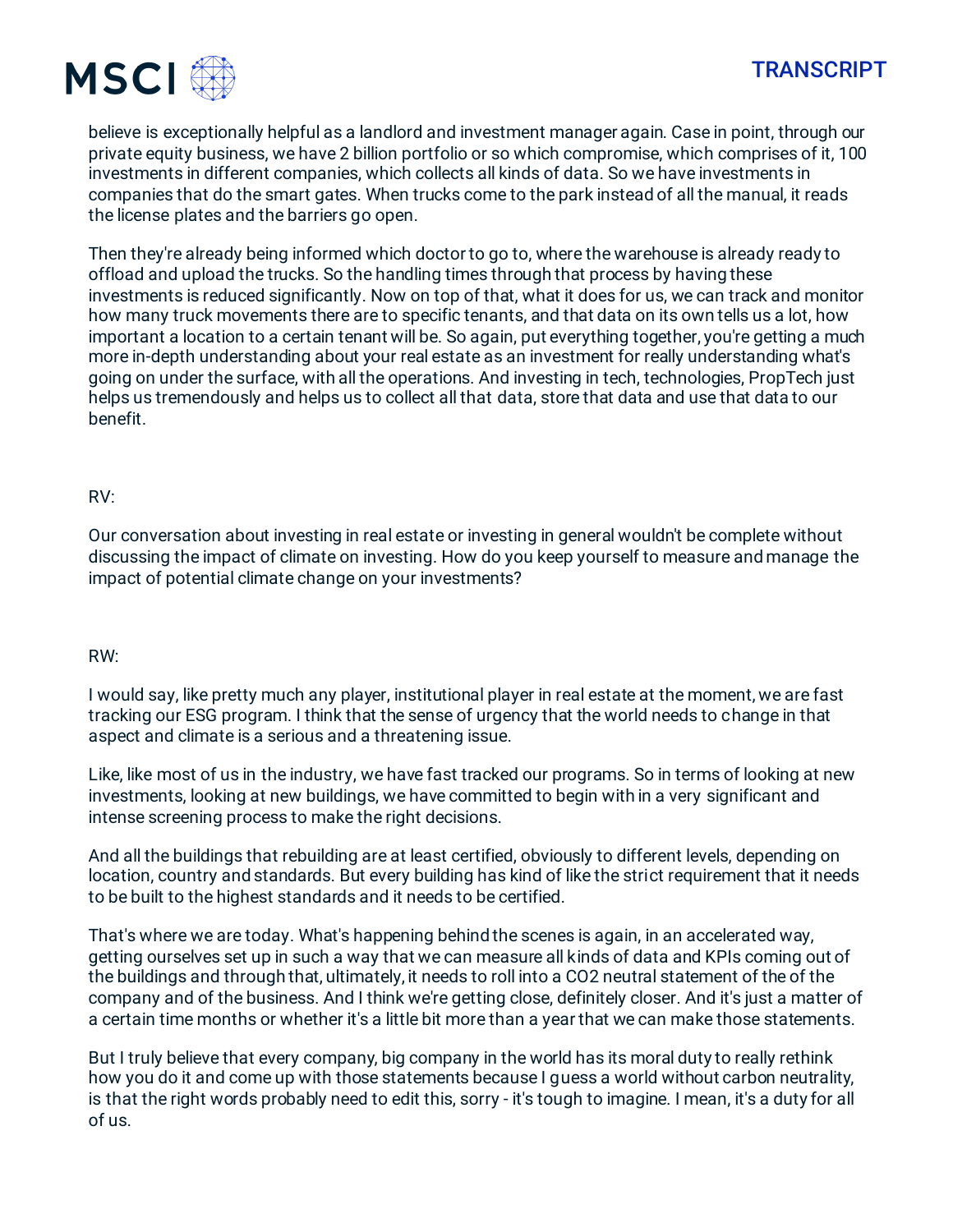

RV:

Well, thank you very much for this conversation. It's very insightful and look forward to speaking soon.

RW:

Thank you very much, René.